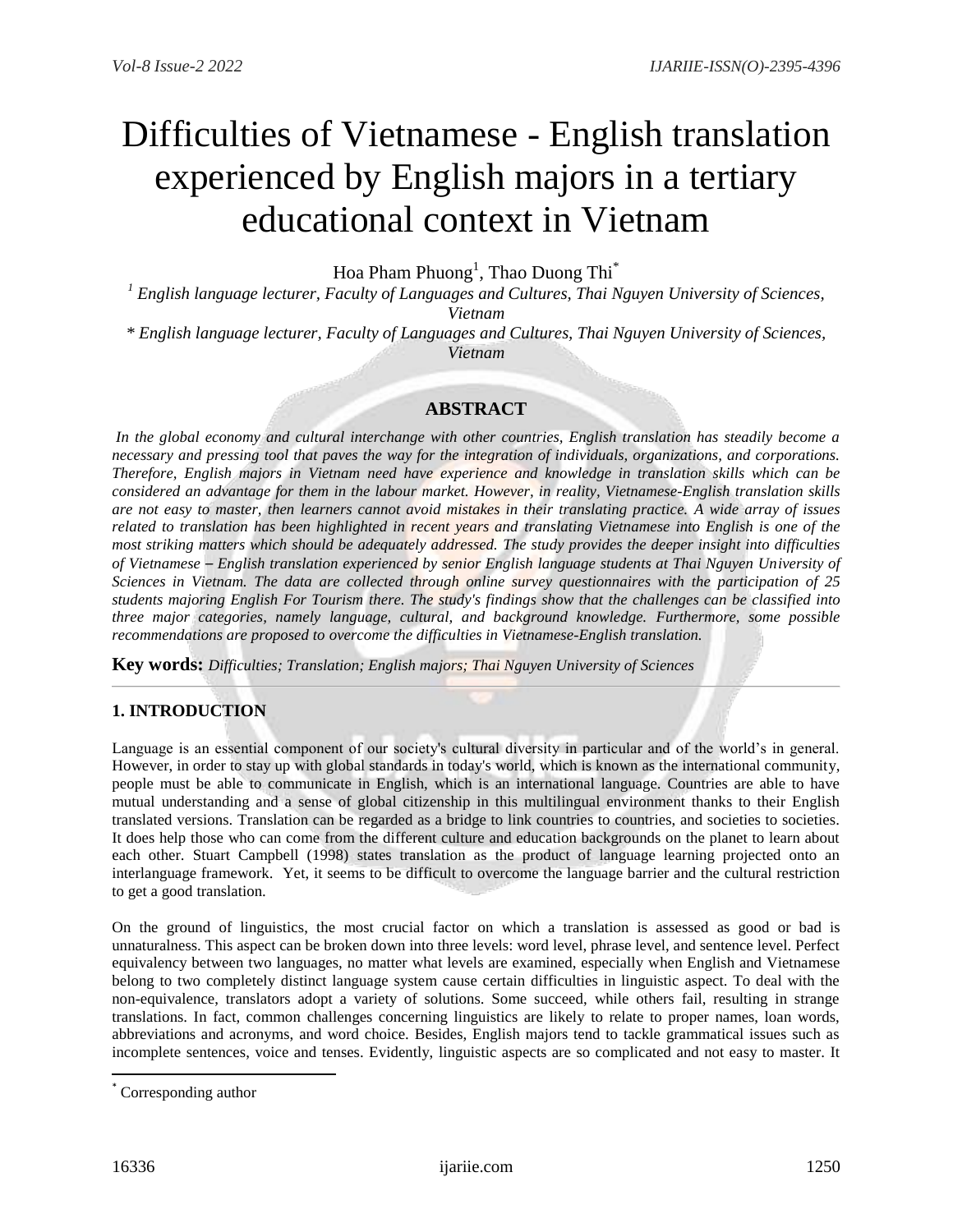requires the learners to find an effective way of learning to study and practice more if they want to limit errors in using English in general and specifically in translation subject as skilled translators.

As regards cultural aspects, it could be said that translators will not convert from this to that language perfectly unless they know its relation to its culture. Toury (1978) emphasizes that translation is a kind of activity which inevitably involves at least two languages and two cultural traditions. As this statement implies, translators are permanently faced with the problem of how to treat the cultural aspects implicit in a source text and find the most appropriate technique of successfully conveying these aspects in the target language. These problems may vary in scope depending on the cultural and linguistic gap between the two (or more) languages concerned. Specifically, translation of idioms and fixed expressions is indeed a great challenge for translators. The structure of the idiom is, to a large extent, fixed and unchangeable. Every language has a set of idioms and fixed expressions of its own, which has been created and developed throughout history. It is profoundly influenced by the geographical position, natural and social conditions of the culture in which the language is used. Thus, the sets of idioms and fixed expression in different languages vary in many ways. Idioms and fixed expressions can be dealt with in ways similar to those discussed above. With idioms, however, there is the added difficulty that the translator may not realize that she is dealing with an idiomatic expression, since more idioms may make sense when translated literally.

In terms of background knowledge, Vahid Rafieyan (2016) investigates that translators who are more familiar with the cultural characteristics of the target language can translate the rendering more efficiently than those who are not. In the construction of a successful translation, Nigel J.Holden and Harald F.O. Von Kortzfleisch (2014) demonstrates that levels of accuracy are highlighted. Some situations may occur with translators such as they do not know anything about the topic or do understand a small amount of general information. As a consequence, translators cannot deal with ambiguity, misunderstanding and obscurity in the translation in general as well as in news items in particular. There is no doubt that a translator cannot complete his/her products without background knowledge. With good general information, he/she at times does not only render, but explain in detail events so as to ease the readership to grasp all information in news items. As a matter of fact, not all words and phrases in the SL have their equivalents in the TL, translators can attract readers and send messages in the source texts in their own explanations or interpretations. Also, the mistakes of unnaturalness, misunderstanding, ambiguity and obscurity are considerably minimized. Background knowledge accordingly makes a translation accurate and informative as well as highlights the style of translators.

# **2. METHODOLOGY**

The study was conducted on 25 English majors due to convenience and time constraint. They are from Course 16 of English for Tourism at Faculty of Languages and Cultures, Thai Nguyen University of Sciences (TNUS). Their age ranges slightly between 21 and 22. The majority of participants are female. With regard to overall study result of Translation subjects, there is 01 participant achieving distinction grade of 8.5, 16 others gaining the Credit grade of over 7.00, and 08 other students achieved the total average mark below 7.0, accounting for 32%.

The instrument used to collect the data for the study is *Survey questionnaire.* Survey questionnaire is administered to the 25 informants of Course 16 of English for Tourism at TNUS.

The survey questionnaire in this study consists of two main parts, namely personal information and questionnaire. Part one aims to obtain personal data of the respondents (gender, number of years experienced in learning English and learning translation). Part two is to get students' opinions on Vietnamese – English translation with 10 questions. These questions require the participants to answer by choosing the options or expressing their ideas in the blank. Most questions are multiple choices with several options due to the grounds that they were used to explore the students' difficulties in learning the translation. They were carefully designed and grouped to find out the students' attitude towards translation subject, whether they find translation easy or difficult, interesting or not. In addition, these questions are aimed to seek the methods that the students usually apply to improve their translation skills. The results of such questionnaire can examine the basic understanding of students on Vietnamese-English translation. By means of this, the participants can show the real difficulties in translating from Vietnamese into English.

In conclusion, the methodology of the study has been displayed as the guidelines for the researcher to follow during the implementation of the study. In the next part, the analysis of the data and the findings are identified in details.

# **3. RESULTS**

#### **3.1 The identification of the key factors in translation of Vietnamese - English**

It can be seen from Figure 1 that 41.2% of the students consider cultural aspects a necessary section, and this represents the highest percentage among the factors affecting the translation of Vietnamese - English. This may be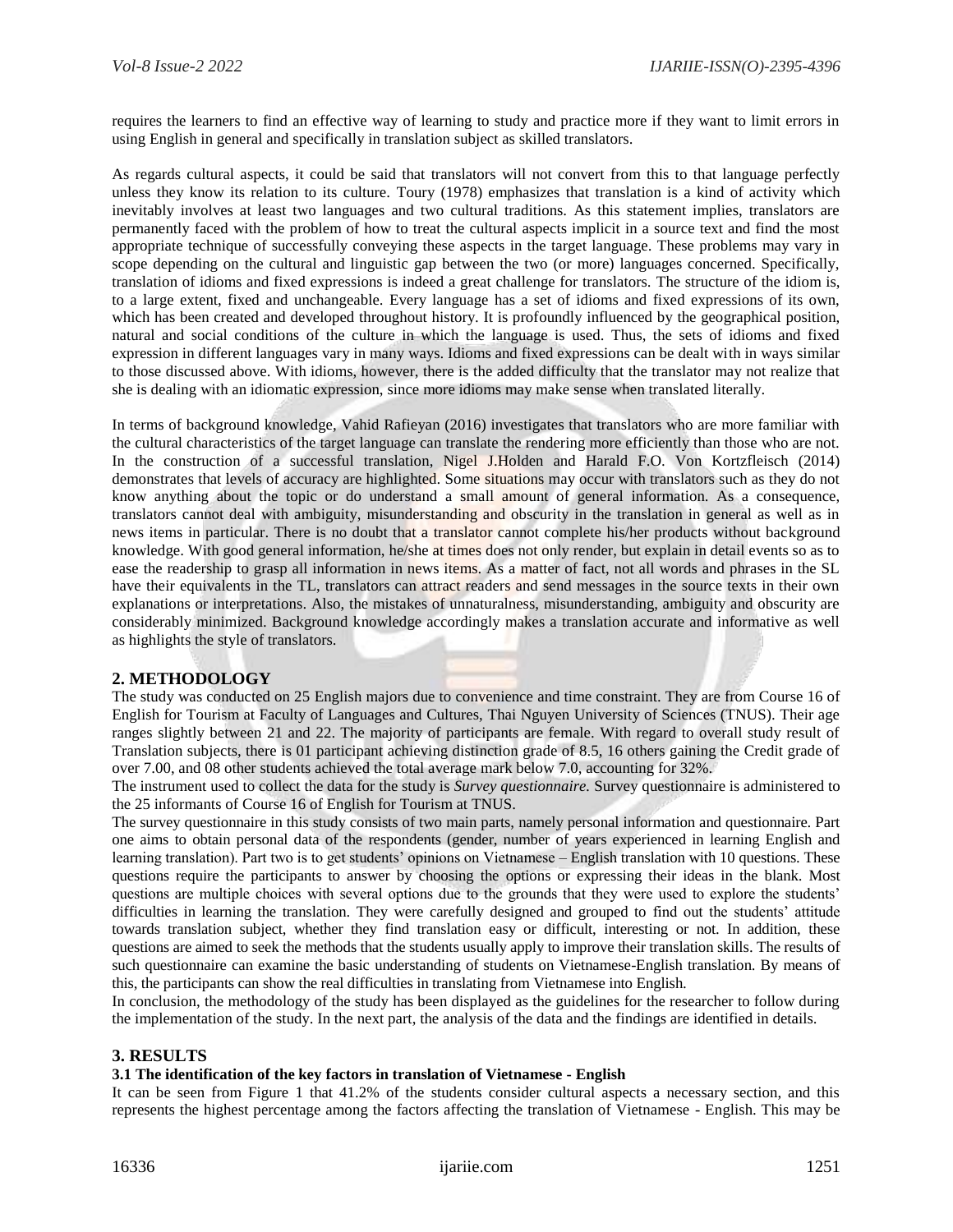partly due to the nature of culture which consists of very special features of a place or a country throughout the world and partly because of culture which is often too difficult for translators to understand comprehensively. This can be also accounted for their expectation, awareness and high evaluation of the value of cultural aspects in the process of translating Vietnamese - English items.



**Figure 1**: The essential factors affecting qualities in Vietnamese - English translation

Figure 1 reveals that both linguistic aspects and background knowledge seem a crucial component that can have remarkable influence on the quality of the translation. About 29.4% of the students found the role of the linguistic aspect and background knowledge in the process of translation of Vietnamese - English. And no one has other the answer outside of cultural, linguistic aspects and background knowledge

To sum up, there is no big gap among the three key factors, namely cultural aspect, linguistic aspect and background knowledge in the translation Vietnamese - English according to the students' points of view. Most of the English major students at TNUS acknowledged the importance and requisition of these influential elements in contributing a good Vietnamese – English translated version. However, such factors are also supposed to be the most common difficulties in the translation that the students have to resolve.

#### **3.2 Difficulties in the translation of Vietnamese - English in terms of linguistic aspect**

The majority of the students in the survey identified the difficulties in the translation of Vietnamese - English in terms of linguistic aspect such as vocabulary, types of sentences or grammar. To them, language competence was very critical and necessary in doing their job. As a matter of fact, different ideas about problems in linguistic aspect were reported by the students. 41% of the students met the difficulties in grammar when they practice the translation of Vietnamese - English items. "Vocabulary" is considered a second difficult factor by 35.9% of the respondents. Last but not least, the students think that "Types of sentences" is difficult, which makes up 23.1%

In brief, most of the students highly appreciated the value of language and raised their awareness about the significance of this feature in their process of translation. Followings are vocabulary problems that the students have to face with.

| <b>Linguistic aspect</b> | <b>Number of students</b> | Percentage $(\% )$ |
|--------------------------|---------------------------|--------------------|
| Vocabulary               | 14                        | 35.9               |
| Types of sentences       |                           | 23.1               |
| Grammar                  | 16                        | 4 <sub>1</sub>     |

Table 1: Difficulties in linguistic aspect in the translation of Vietnamese – English

#### **3.3 Difficulties in vocabulary in the translation of Vietnamese – English**

Figure 2 shows that the most common vocabulary problems for most of the students in the translation were abbreviations and acronyms which are reported by 34.1% of the sample size. It is interesting to realize that 31.7% of the students supposed loan words are one of the biggest problems to tackle. Abbreviations and acronyms as well as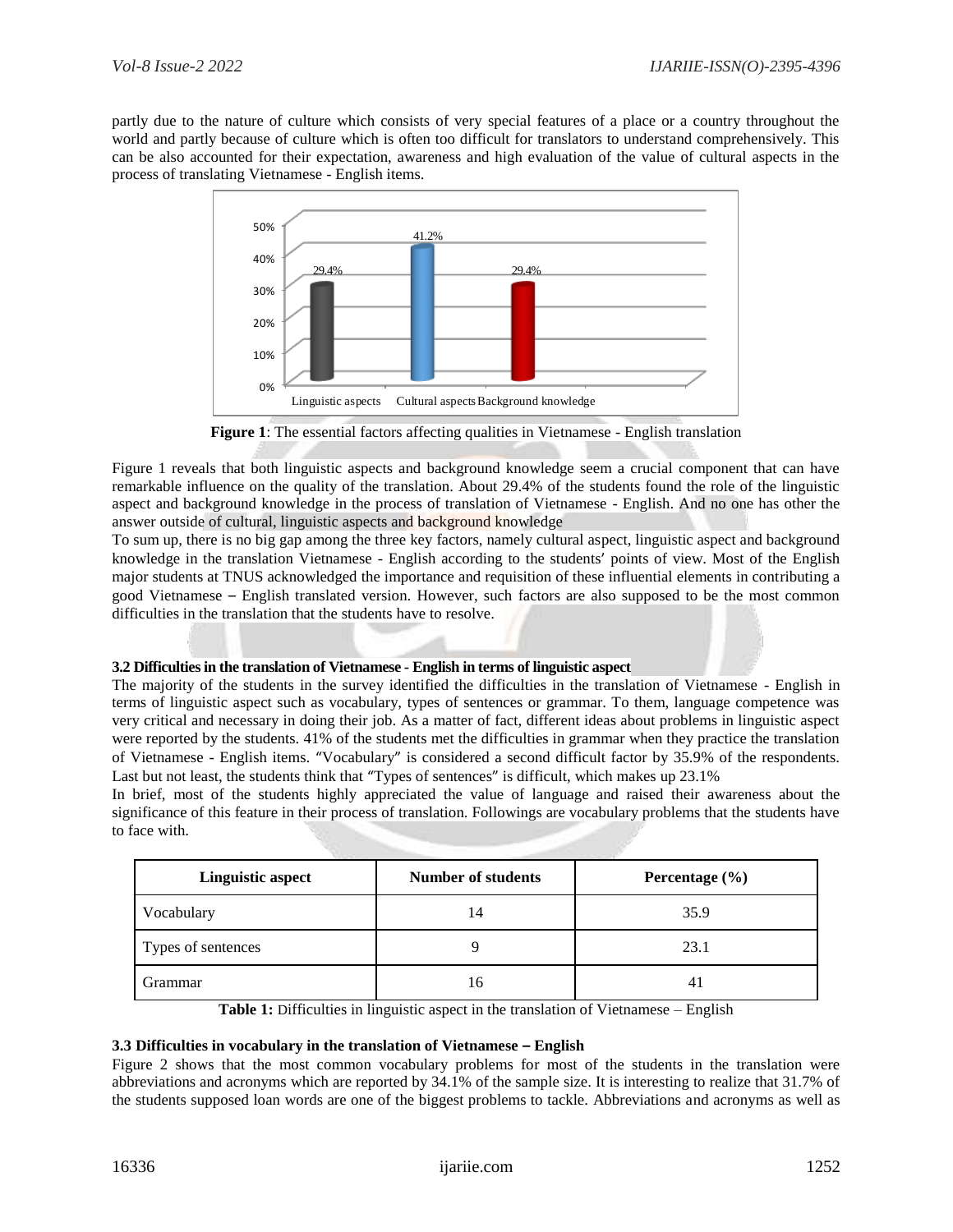loan words frequently contain words or phrases which are untranslatable or difficult to translating. Even though they only account for a small percentage of the text, it is impossible for translators to ignore them since they are the key words of the text. Therefore, they caused not only the English major students at TNUS, but also the translators in the world a myriad of troubles.

Additionally, 7 students (17.1%) in the survey found that word choice made them confused. For proper names, also 17.1% of the students believed that they met difficulties in translating them from Vietnamese into English.

To conclude, the quality of a translation was affected by many different factors, namely proper names, loan words, abbreviations and acronyms, as well as word choice. Among them, abbreviations and acronyms as well as loan words were factors of profound and far-reaching influences.



## **3.4 Difficulties in sentences in the translation of Vietnamese - English**

Figure 3 below illustrates the striking troubles in sentences once students translate from Vietnamese into English. 12 out of 25 students (37.5%) found incomplete sentences so complicated to surmount. The most common sentence problems for most of the students in the translation were short sentences as well as long sentences which were respectively reported by 31.3% and 28.1 % of the sample size. Short sentences as well as long sentences frequently were very hard to work out once they did the translation of items. The only one student (3.1%) had other answers that she found difficulties in translating complex sentences from Vietnamese into English.



**Figure 3**: Difficulties in sentences in the translation of Vietnamese - English

#### **3.5 Difficulties in grammar in the translation of Vietnamese - English**

The obstacles in grammar in the translation from Vietnamese into English are presented in Figure 4 below. In general, number and person were of the lowest percentages, at 5.1%. The quite bigger issue presented in the pie chart is the voice accounting for 15.4% of the total. It is evident that the English prefer to use passive voice, while the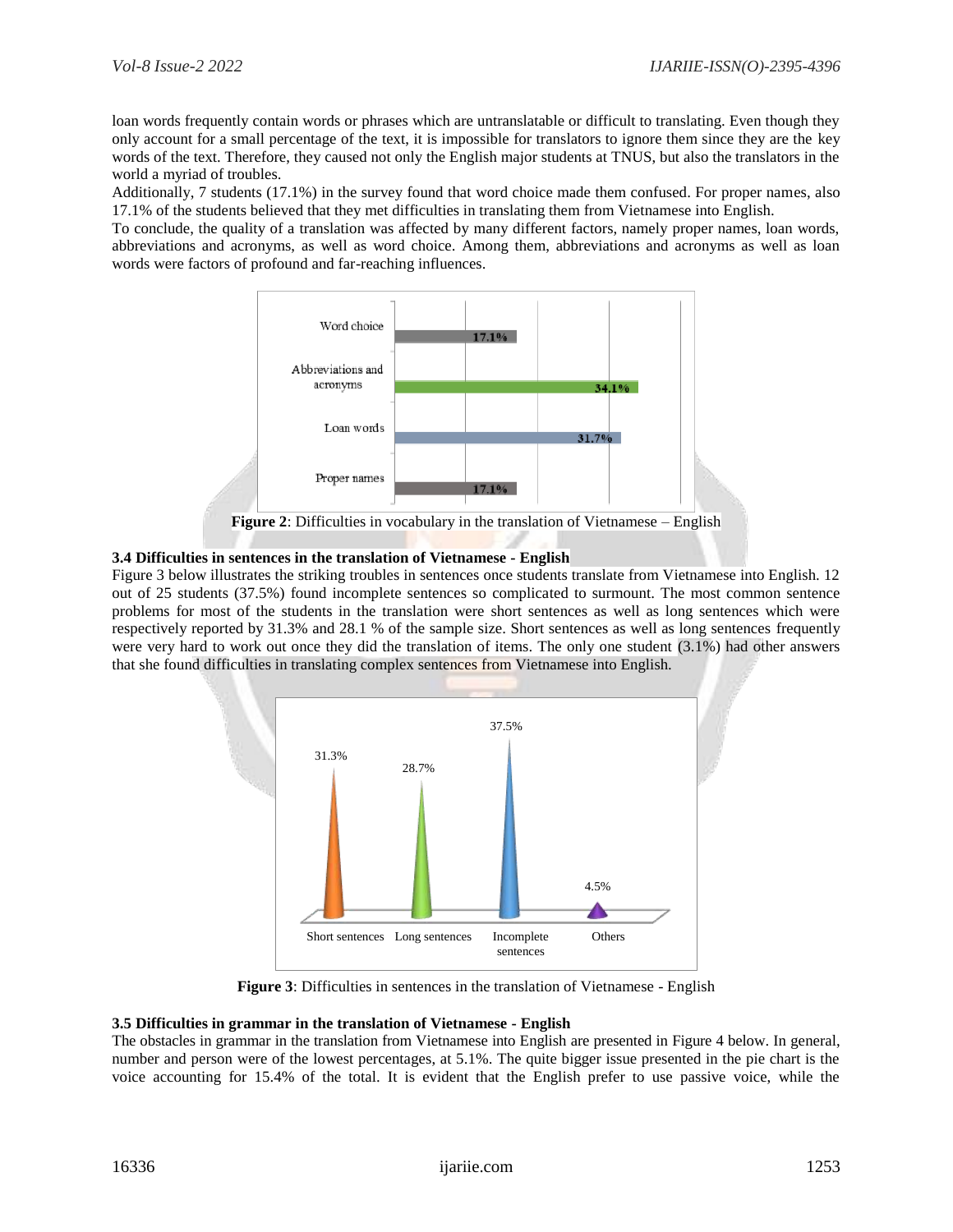Vietnamese frequently use the active voice instead. As the consequence, the students found certain difficulties to translate from Vietnamese into English when it comes to voice.

Meanwhile, 9 out of 25 students (23.1%) supposed that tense caused them some troubles. Grammatical structures are apparently used differently between Vietnamese and English, so most of the students (51.3%) believed that grammatical structure was their biggest obstacle in the translation from Vietnamese into English items.



**Figure 4**: Difficulties in grammar in the translation of Vietnamese - English

## **3.6 Difficulties in the translation of Vietnamese - English in terms of cultural aspect**

#### *Students' frequency of difficulties in terms of cultural aspect*

Figure 5 presents the levels of frequency that the students encounter the difficulty in Vietnamese – English translation with regard to cultural aspect. About 20% of the students 'always' had certain difficulty in resolving cultural terms. If the topic is completely unknown to the students, they should consult complementary literature. In other words, before beginning the transfer process, they should resort to various documentation sources, especially parallel texts (those which are similar in nature and style) in the language of the original. This allows them to achieve a deeper understanding of the topic. The pie chart also indicates that the highest percentage of 52% belonged to 'sometimes' group. If the topic is already quite familiar to the students, they do a preliminary translation. As this is the first approach to the text, it will probably lack naturalness, since students tend to transfer SL units of translation to TL units of translation. This first approach can often be made orally and suggested annotations may be written in the margins.

Furthermore, the students who 'often' considered cultural words an impediment made up 28% of the sample size. Last but not least, none of the students chose 'never' and 'seldom' levels of frequency 'when they tackled problems of Vietnamese – English translation in terms of cultural competence.



**Figure 5**: Students' frequency of difficulties in terms of cultural aspect

#### *Problems of cultural terms that students often face*

According to the results shown in Figure 6, the most popular problem of cultural terms that the students were confronted with is translation of idioms and fixed expressions because it represents the largest proportion of the pie chart, at 48.5%. Indeed, idioms and fixed expressions frequently contain words or phrases which are untranslatable or difficult to translate.

Besides, 10 out of 25 students accounting for 30.3% stated that translation of implications and classic references was a difficult type of cultural words in the translation from Vietnamese into English. Cultural words or phrases in terms of archeology, history, and geology... were not popular with them and not easy to convert from Vietnamese into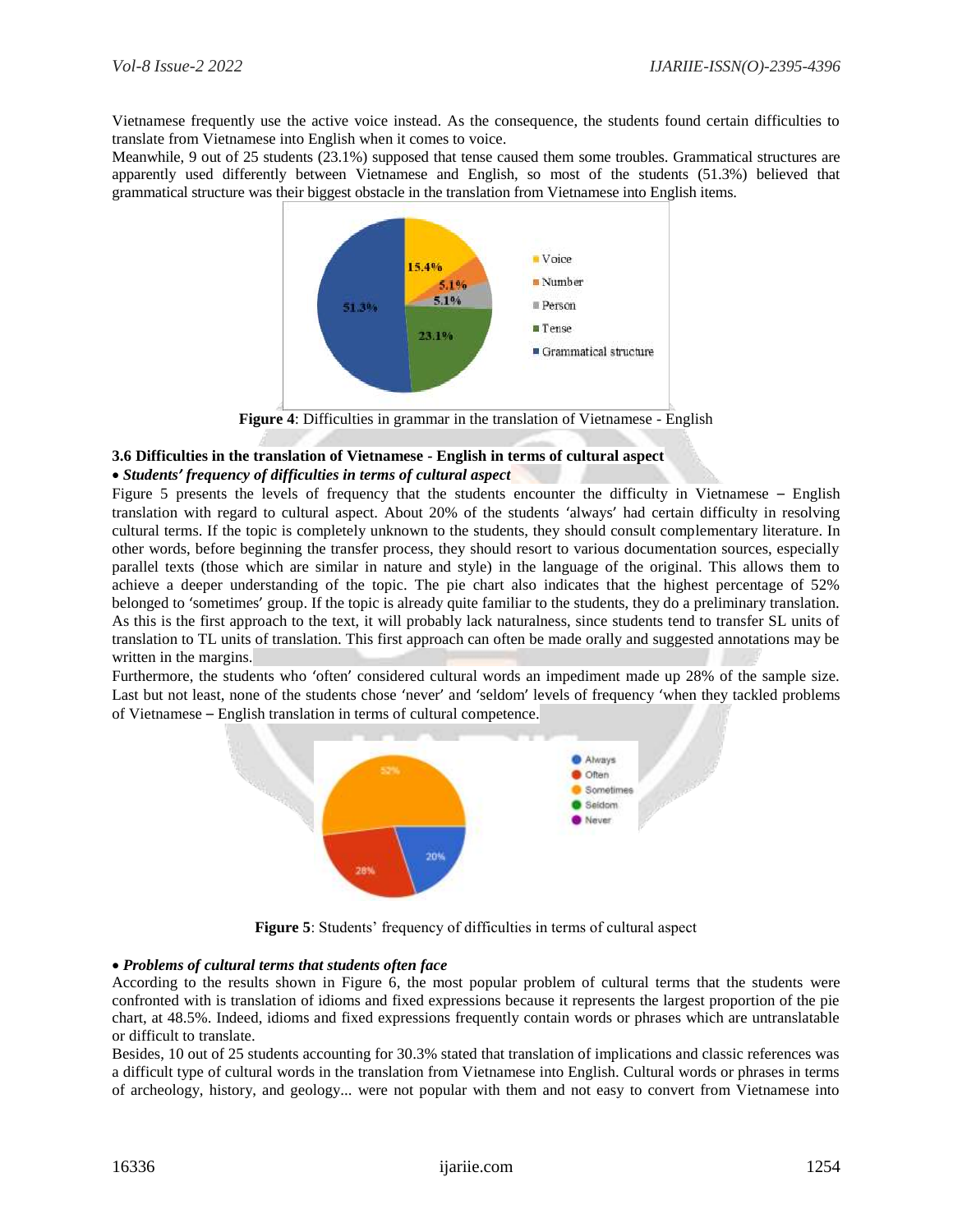English. Because most of the students got accustomed to the social culture in the present, translating cultural terms related implications and classic references often made them confused.

21.2% of the students found that cultural untranslatability was their real complicatedness. Translation is not simply a linguistic transformation of texts, but it is also a rendering of cultural concepts from one language to another. Asian culture in general and Vietnamese ones in particular shares some similarities with Western and American cultures.



**Figure 6**: Problems of cultural terms that students often face

#### **3.7 Difficulties in terms of background knowledge in the translation of Vietnamese - English**

It is clear from Table 2 that there were still 28.6% of the students who deal with the area of the topic in a broad sense but did not touch upon the topic. The little relationship with the topic and corresponds with the topic in a broad sense categories were reported by 20% and 25.7% of the sample size respectively. Meanwhile, only 5 students (14.2%) had no relationship with the topic but there were only 4 students (11.4%) who only deal specifically with the topic in the translation from Vietnamese into English.

| <b>Problems of background knowledge</b>                                               | Number of<br>students | Percentage<br>(%) |
|---------------------------------------------------------------------------------------|-----------------------|-------------------|
| Have no relationship with the topic                                                   | 5                     | 14.3              |
| Have little relationship with the topic                                               | $\overline{7}$        | 20                |
| Deal with the area of the topic in a broad sense but does not touch<br>upon the topic | 10                    | 28.6              |
| Correspond with the topic in a broad sense                                            | 9                     | 25.7              |
| Only deal specifically with the topic                                                 | 4                     | 11.4              |
| <b>Others</b>                                                                         | $\theta$              |                   |

**Table 2**: Difficulties in terms of background knowledge

To tackle with the difficulties above, some approaches to improve Vietnamese-English translation skills are suggested in the questionnaire. The result shows that the students paid much attention to improving their translation skills and applied many different ways to be more professional in translating. As it can be seen from Figure 7, about 19.5% of the students used an addition approach to improve Vietnamese - English translation skills.

Besides, about 5.5% of the students used omission word while the others improved their translation skills by applying three ways mentioned namely replacement, transposition, expression which had the same percentage for 25%.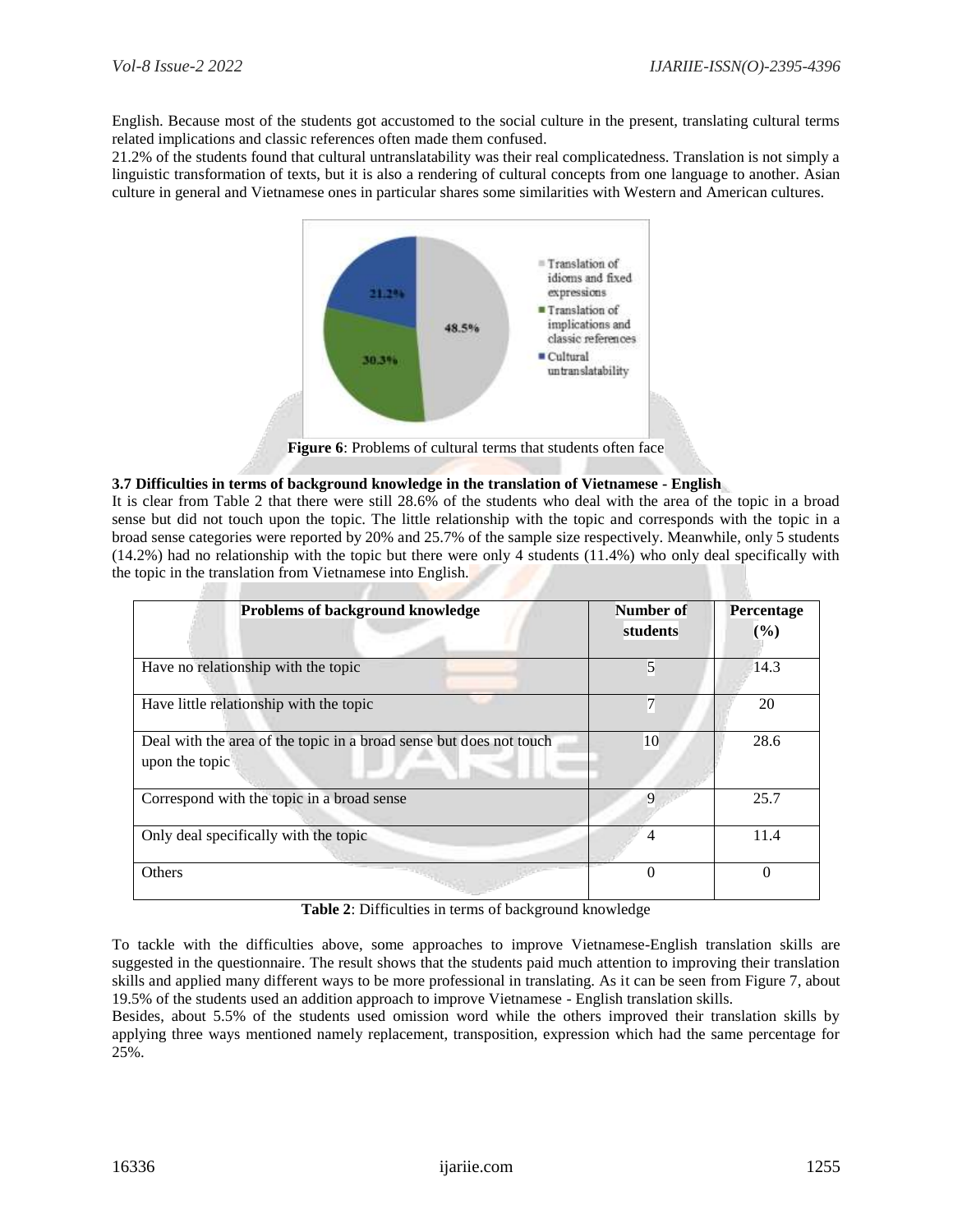

In summary, the tables and figures shown above present the data obtained from the survey questionnaires and then the difficulties in terms of linguistic aspect, background knowledge and cultural aspect in Vietnamese - English translation of the English major students at TNUS are discussed. Based on the above matters of facts, some suggestions are made to deal with such obstacles mentioned.

# **4. DISCUSSION**

Thanks to the results collected from students' opinions through the questionnaires, the researcher finds out some basic following problems to discuss:

Vocabulary and grammar structures are two basic problems that most students have to confront in translation from Vietnamese into English. They acknowledge that they are lack of vocabulary in translation of Vietnamese - English text. For this reason, they usually encounter with so many new words, and it makes them feel difficult in understanding the whole meaning of the translation text. Besides that, even when they dominate the meaning of Vietnamese words, they do not know how to convey it into English and how to use suitable word in each certain context. Therefore, in performing translation, students cannot express exactly the original meaning of the text or express a wrong meaning from the original one.

Grammar errors are unavoidable mistakes for most students learning translation. The poor grammar has a bad effect in translation practicing. Virtually, there are many complicated structures being inserted in Vietnamese - English text, which sometimes make students confused. If students do not know about these structures, they cannot translate its exact meaning into another language. This is the reason why students should be proficient in the use of grammar in order to study translation well.

Students express that the differences between culture and region make they feel translating a text from Vietnamese is more difficult that they cannot translate exactly the clues related to cultural parts from the original document. Obviously, every country has their own unique so students in any way need to have enough knowledge and information about some certain cultural fields in order to do translation well.

# **5. CONCLUSIONS**

Translation has been considered to co-exist with the internationalization and globalization of every country on Planet. This may be the reason why translators are extremely needed in many areas like economics, politics, and tourism. Translating has become one of the common occupations in our society. However, every aspect always includes its own advantages and disadvantages, challenges as well as difficulties, the translation from Vietnamese into English is not an exception. Therefore, English majors need to be equipped the necessary skills to become translators in the future.

This study investigates the difficulties in the most common aspects, namely, linguistic aspects, cultural aspects and background knowledge. These have been regarded as the most influential factors in the process of translation. It is very interesting that most of the students were aware their roles and the difficulties that they have had to deal with,